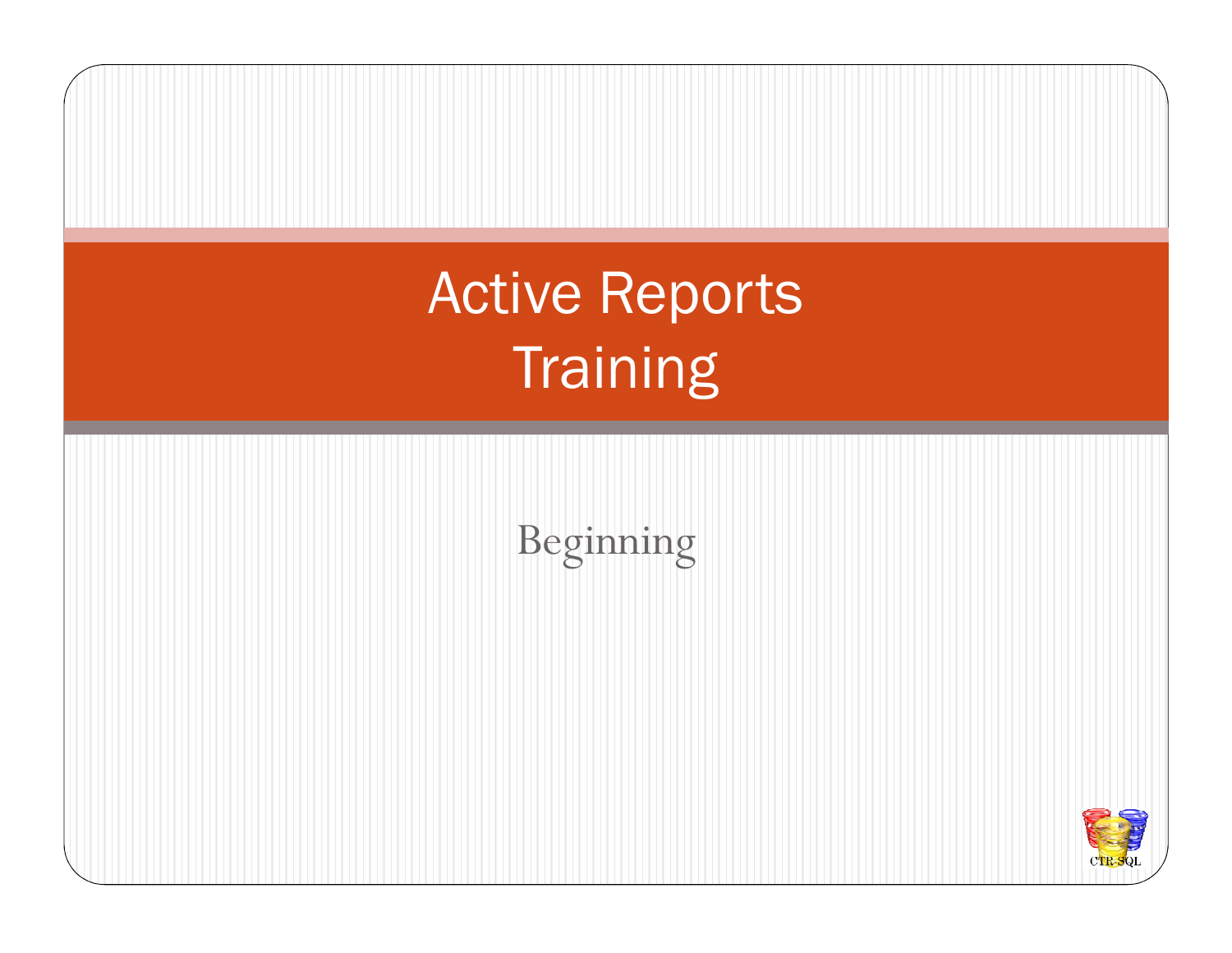#### **Overview**

# A report is a document that is necessary for a company to describe the findings of an individual or group.

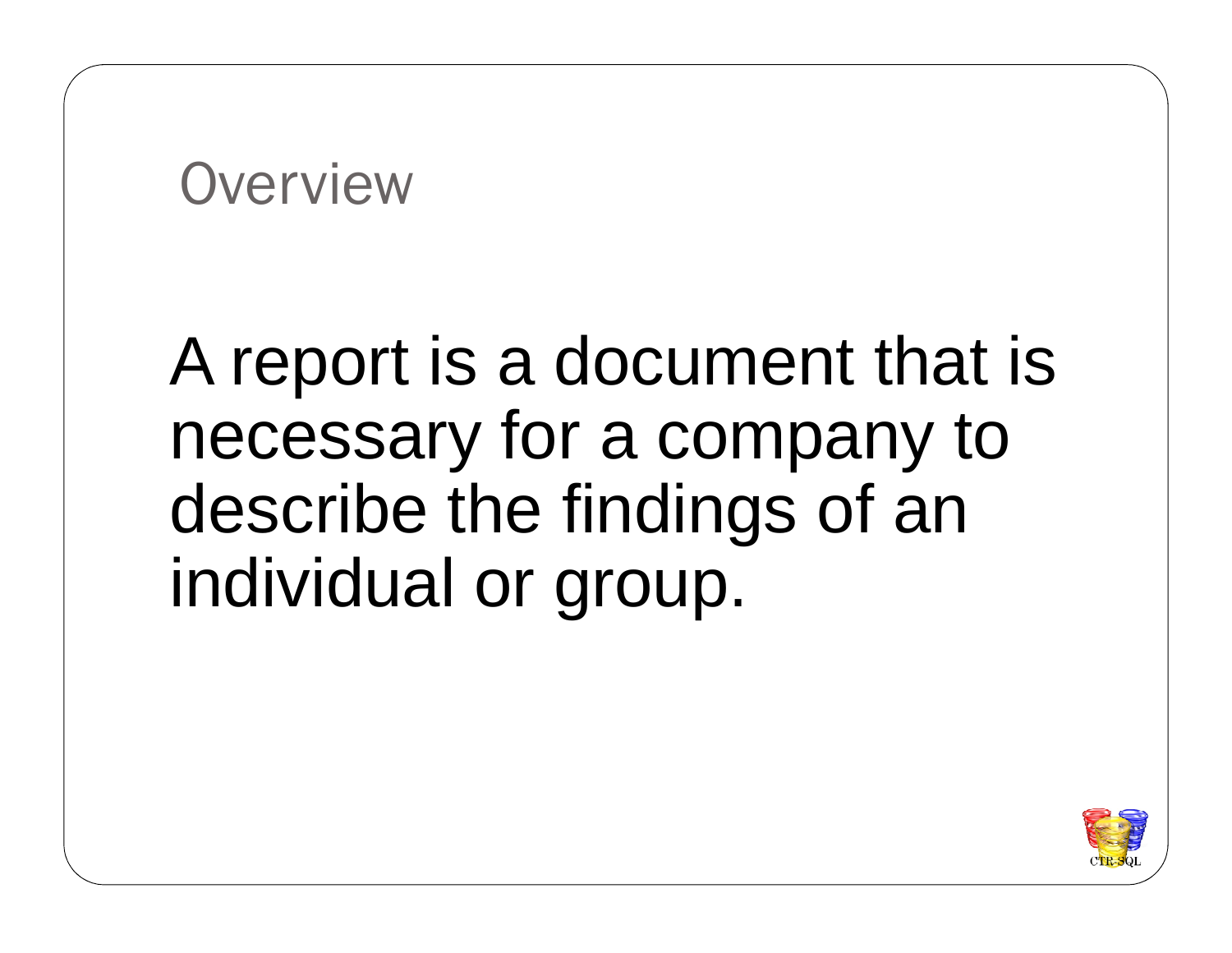### Reason's for Reports

- To enable us to keep records
- Inform all interested users
- Tell about failures and successes
- To understand what we are doing
- To communicate to funders
- Let people know about the developments of a project
- Others can be encouraged to do their projects
- So people can learn what we have done
- Determine further actions
- Use for current and future evaluations

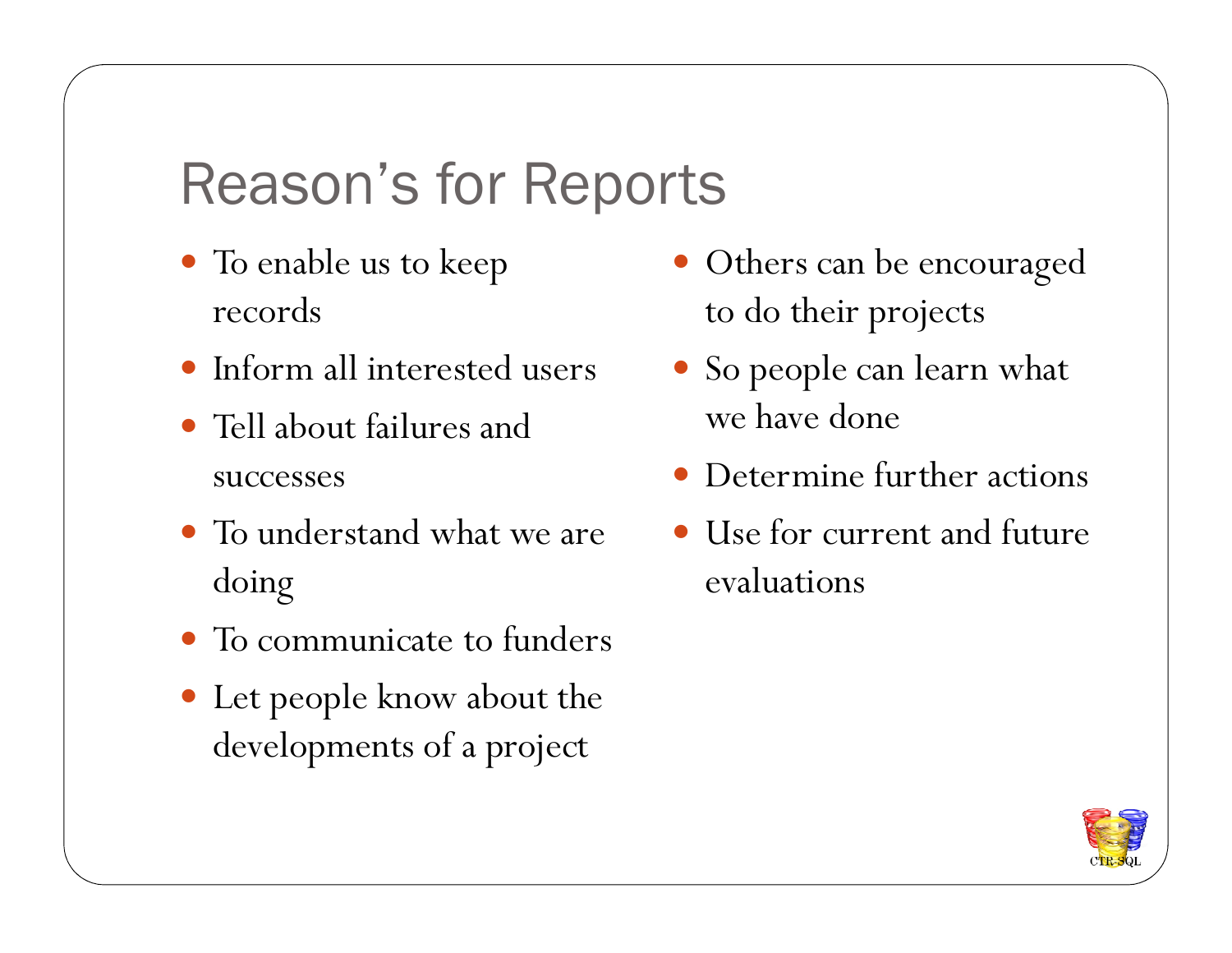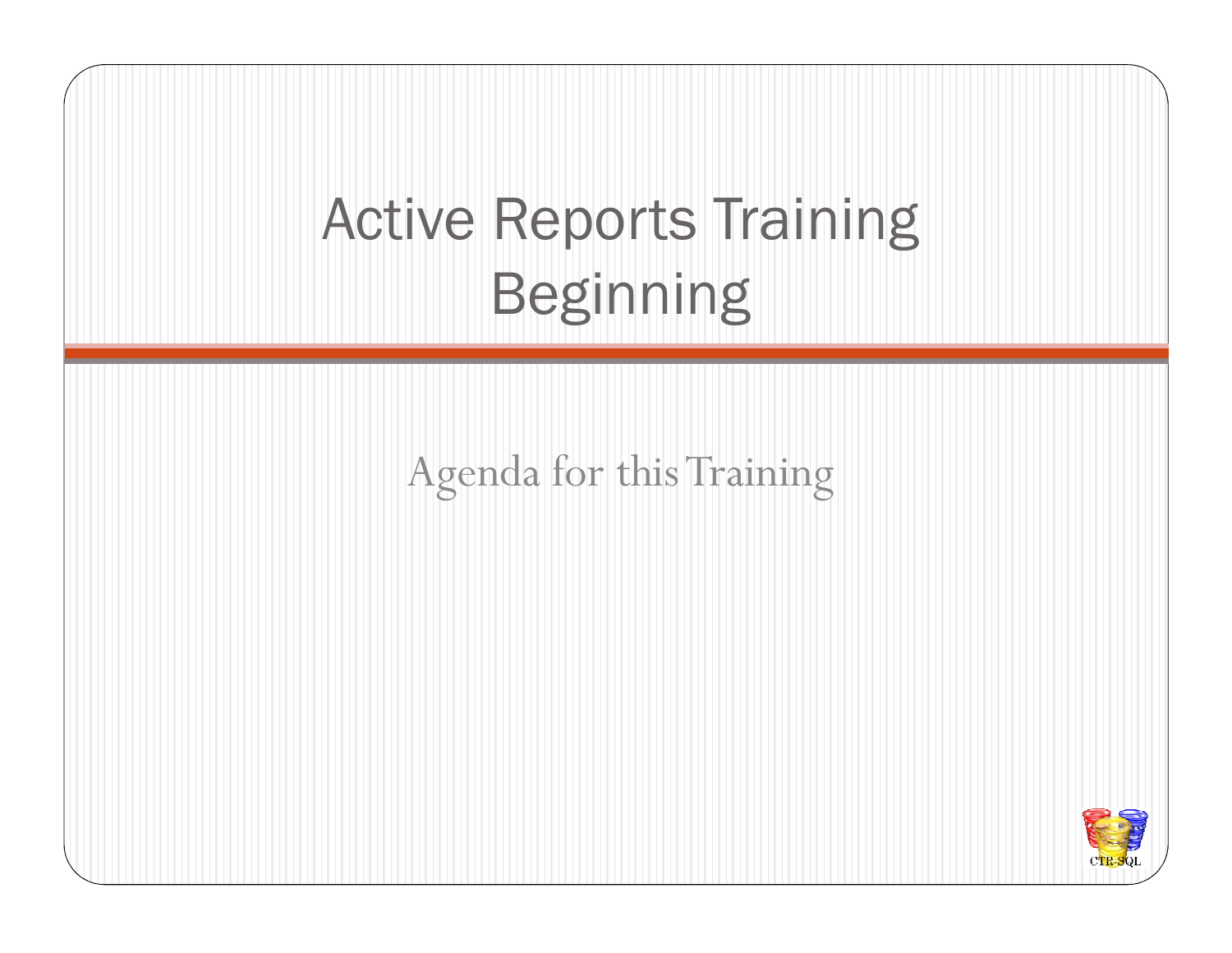## Training Agenda

- Objectives for this training
- Reports types for this training
- Technical architecture
- Tools
- 0 Database structures
- Database query development
- Testing
- 0 Documentation
- Deployment
- Activities (Spread through out the training)

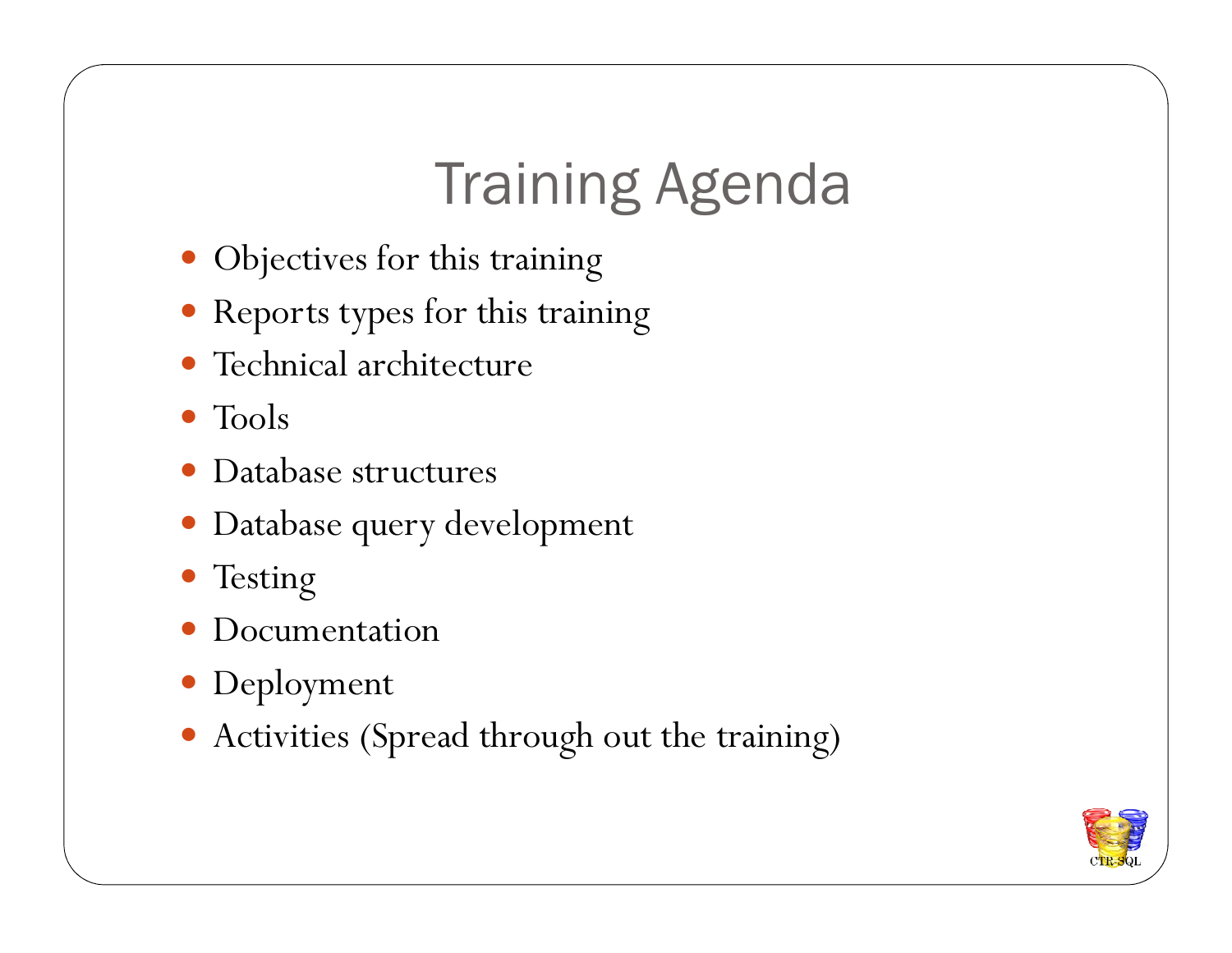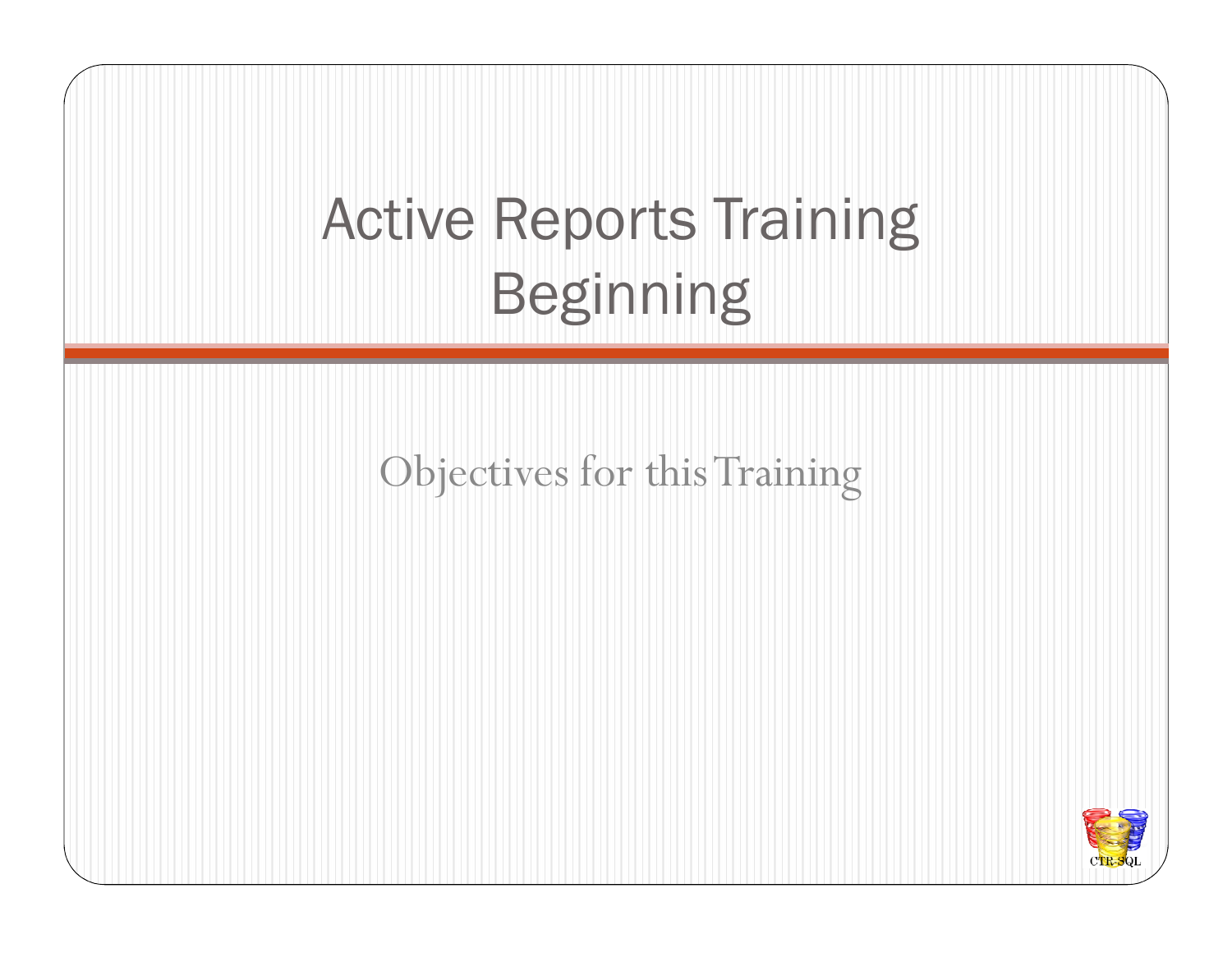# Objectives for this Training

- Understand the architecture
	- ClientTrack
	- ActiveReports
- Understand the tools
- 0 Understand how the data is stored
- How to collect requirements for reports
- Understand the data
- Gather the data
- $\bullet$ Present the data

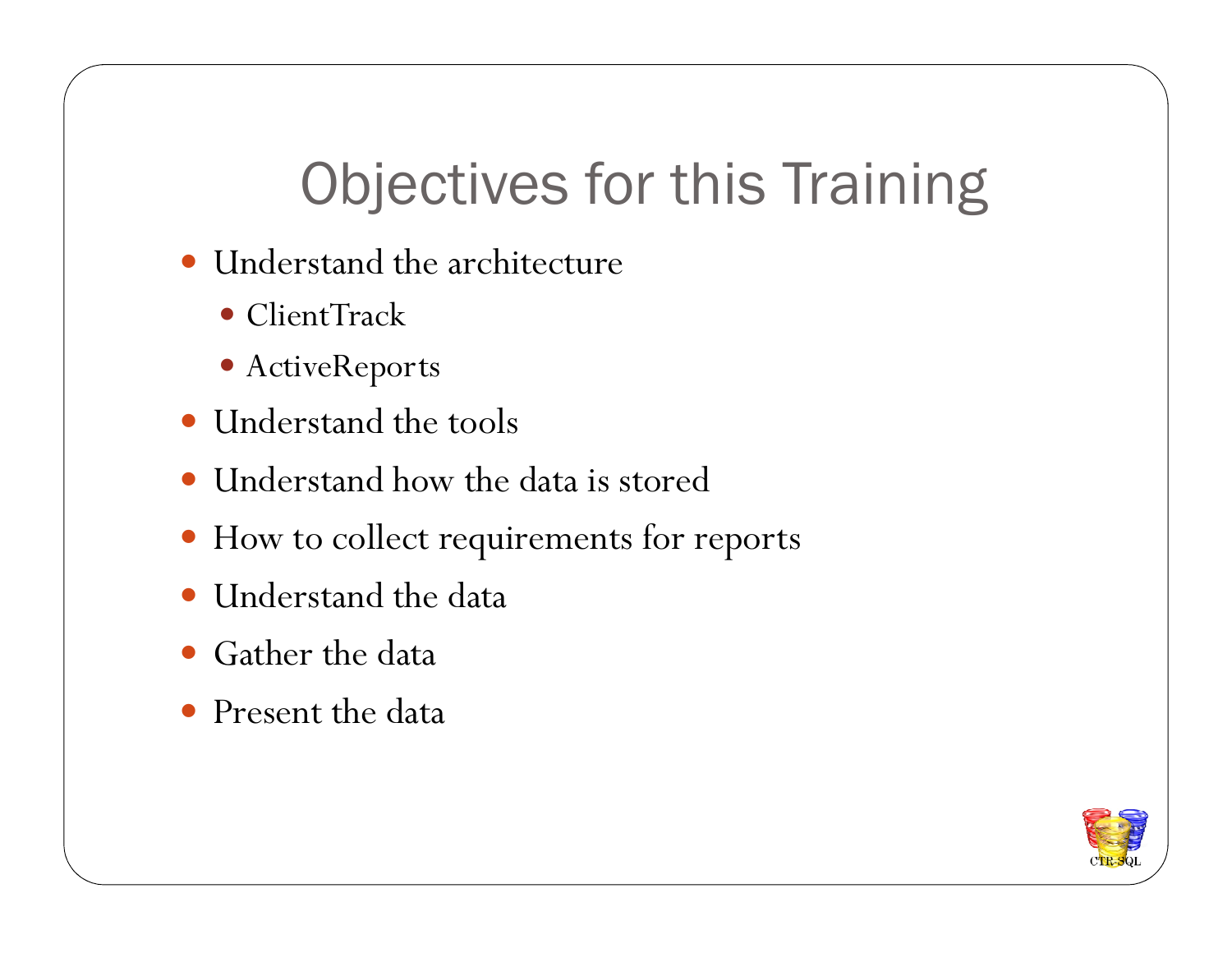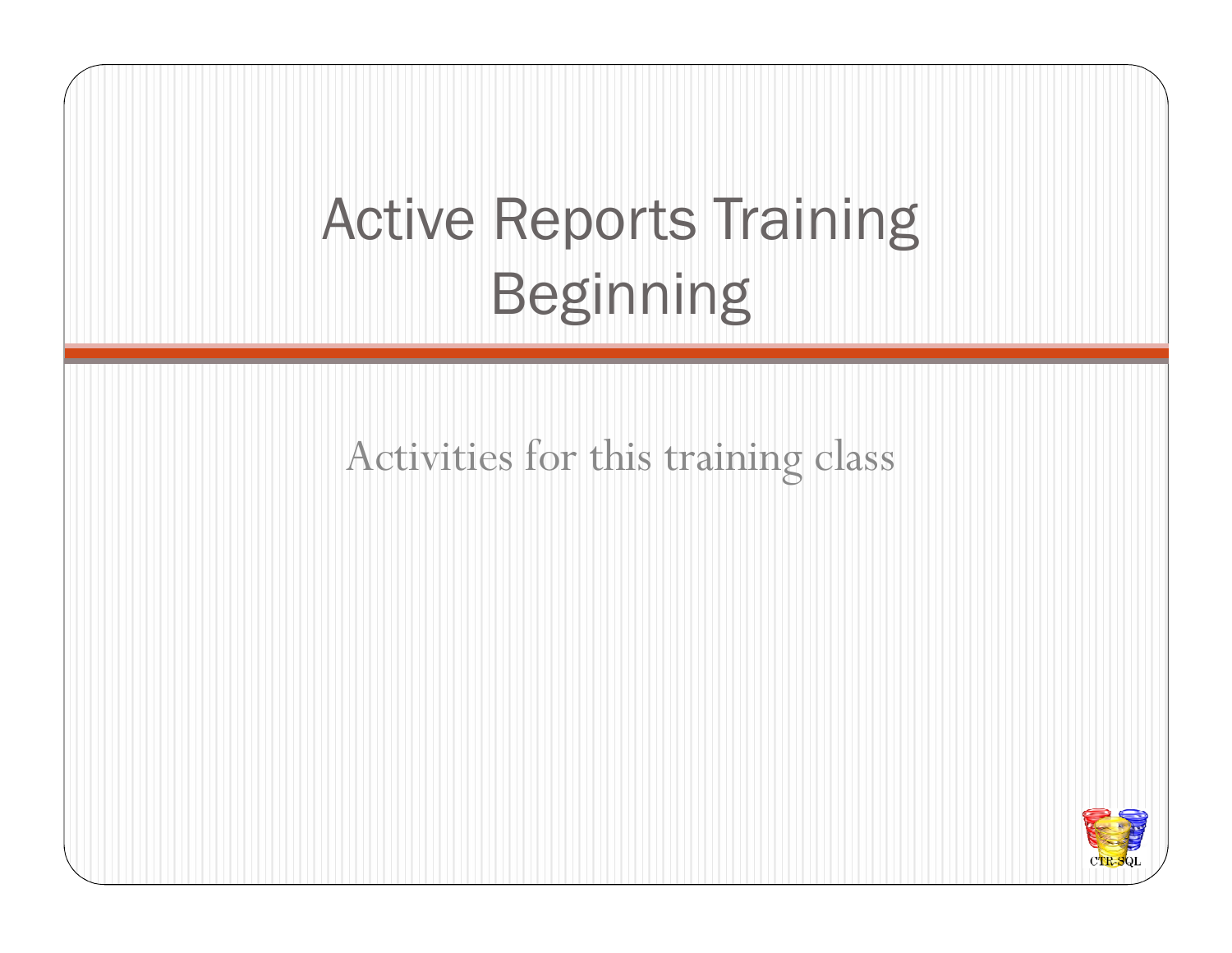#### Activities Topics

- Configure Workstation
	- Install database server
	- Install ClientTrack Designer
	- Upload ClientTrack DB into database server
- SQL Queries
- Customer Summary Listing
- Client Family Report
- Client Detail Report
- Provider/Services Listing Report
- Client/Services Listing Report